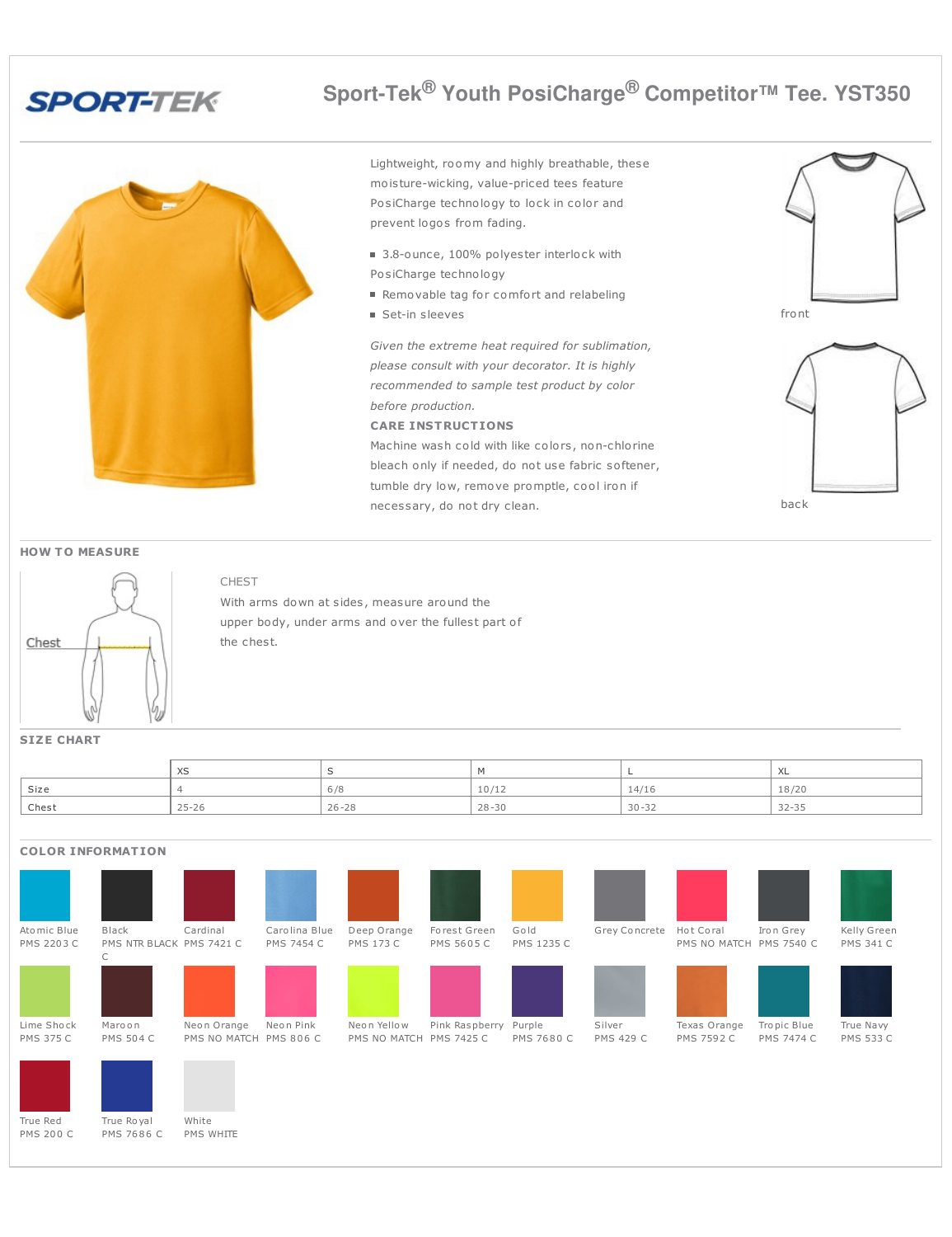

# **Sport-Tek® Ladies PosiCharge® Competitor™ Tee. LST350**

Lightweight, roomy and highly breathable, these moisture-wicking, value-priced tees feature PosiCharge technology to lock in color and prevent logos from fading.

- 3.8-ounce, 100% polyester interlock with PosiCharge technology
- Gently contoured silhouette
- Removable tag for comfort and relabeling
- Set-in sleeves

*Given the extreme heat required for sublimation, please consult with your decorator. It is highly recommended to sample test product by color before production.*

**CARE INSTRUCTIONS**

Machine wash cold with like colors, non-chlorine bleach only if needed, do not use fabric softener, tumble dry low, remove promptle, cool iron if necessary, do not dry clean.





### **HOW TO MEASURE**



BUST With arms down at sides, measure around the upper body, under arms and around the fullest part

of the bust.

**SIZE CHART**

|      | $\ddot{\phantom{0}}$<br>$\sim$ |           |           |           | へ∟        | <b>XXL</b> | 3XL       | 4XL       |
|------|--------------------------------|-----------|-----------|-----------|-----------|------------|-----------|-----------|
| Size |                                | 4/6       | 8/10      | 12/14     | 16/18     | 20/22      | 24/26     | 28/30     |
| Bust | $32 - 34$                      | $35 - 36$ | $37 - 38$ | $39 - 41$ | $42 - 44$ | $45 - 47$  | $48 - 51$ | $52 - 55$ |

### Ato mic Blue PMS 2203 C Black PMS NTR BLACK PMS 7421 C  $\overline{C}$ Cardinal Caro lina Blue PMS 7454 C Deep Orange PMS 173 C Forest Green PMS 5605 C Go ld PMS 1235 C Grey Concrete Hot Coral PMS 424 C PMS NOT MATCH PMS 7540 C Iro n Grey Kelly Green PMS 341 C Light Pink PMS 699 C Lime Sho ck PMS 375 C Maro o n PMS 504 C Neon Orange Neon Pink PMS NO MATCH PMS 806 C Neo n Yello w PMS NO MATCH PMS 7425 C Pink Raspberry Purple PMS 7680 C Silver PMS 429 C Texas Orange PMS 7592 C Tro pic Blue PMS 7474 C True Navy PMS 533 C True Red PMS 200 C True Ro yal PMS 7686 C White PMS WHITE **COLOR INFORMATION**